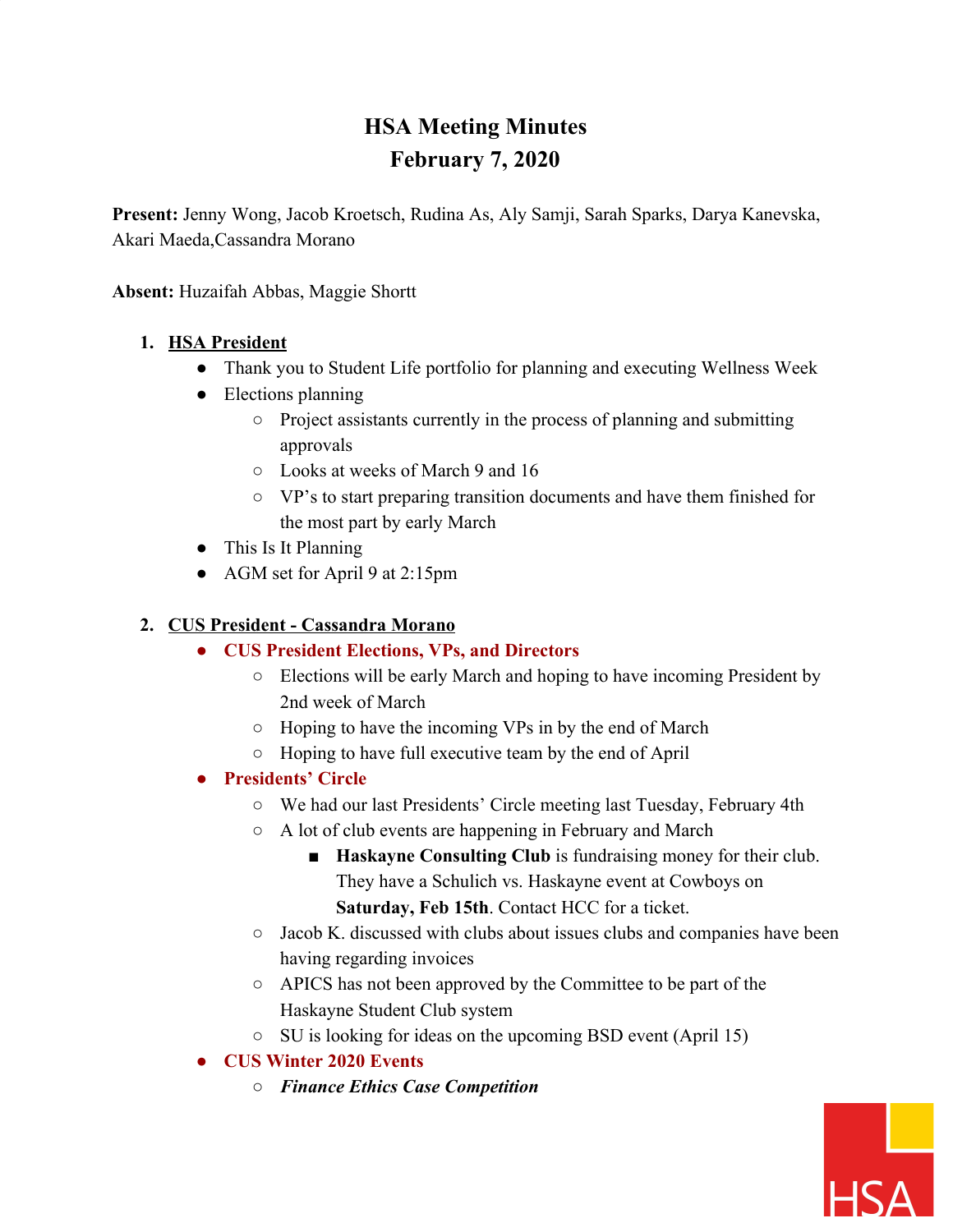- Date: March 21st
- Sponsored by CFA Calgary and CPA Alberta
- *○ CUS Week of Giving*
	- Date: March 11-15, 2020
	- Fundraising \$5,000 for the Calgary Homeless Foundation
	- We'll be volunteering every single day at the Inn from the Cold, the Mustard Seed, and Brown Bagging for Calgary's Kids
	- Fundraising activities:
		- Bowling Night at National on 10th
		- Board Games Night
		- Spin for a Cause (spin class) and HotShop
		- Pie-ing Executives
- *○ This Is It Year-end Event*
	- Planning for the event continues
	- Theme: 50s

## **3. SU Reps**

#### **4. Academic Portfolio**

**a. Reach out to Chrissy on how to handle non-CPA recruiters showing up to our events**

#### **b. Reach out to Akari to talk about potential judges for Case Comp**

## **5. External Portfolio**

- Ask your Alumni
	- Please sign up to volunteer for either setup or takedown
	- We have a total of 41 students signed up which is amazing!
- Alberto will work on last minute funding for amazing race when the approval process begins

## **- Scan and send sponsorship agreement to Starbucks and Jacob**

## **6. Student Life Portfolio**

- a. This is it updates
- b. Mental Health week success!
	- i. Thank you all!!
- c. Amazing Race
	- i. Approvals will be submitted during the reading break
		- 1. Aiming for the last or second last week in March
	- ii. Will reach out to other faculties to see if they want to get involved
	- iii. Logistics approval?
		- 1. Outside, inside (multiple rooms and spaces)
	- **iv. Make sure to have a lot of help from directors and project assistants bc This is It is a week later and we don't want to rush either event**